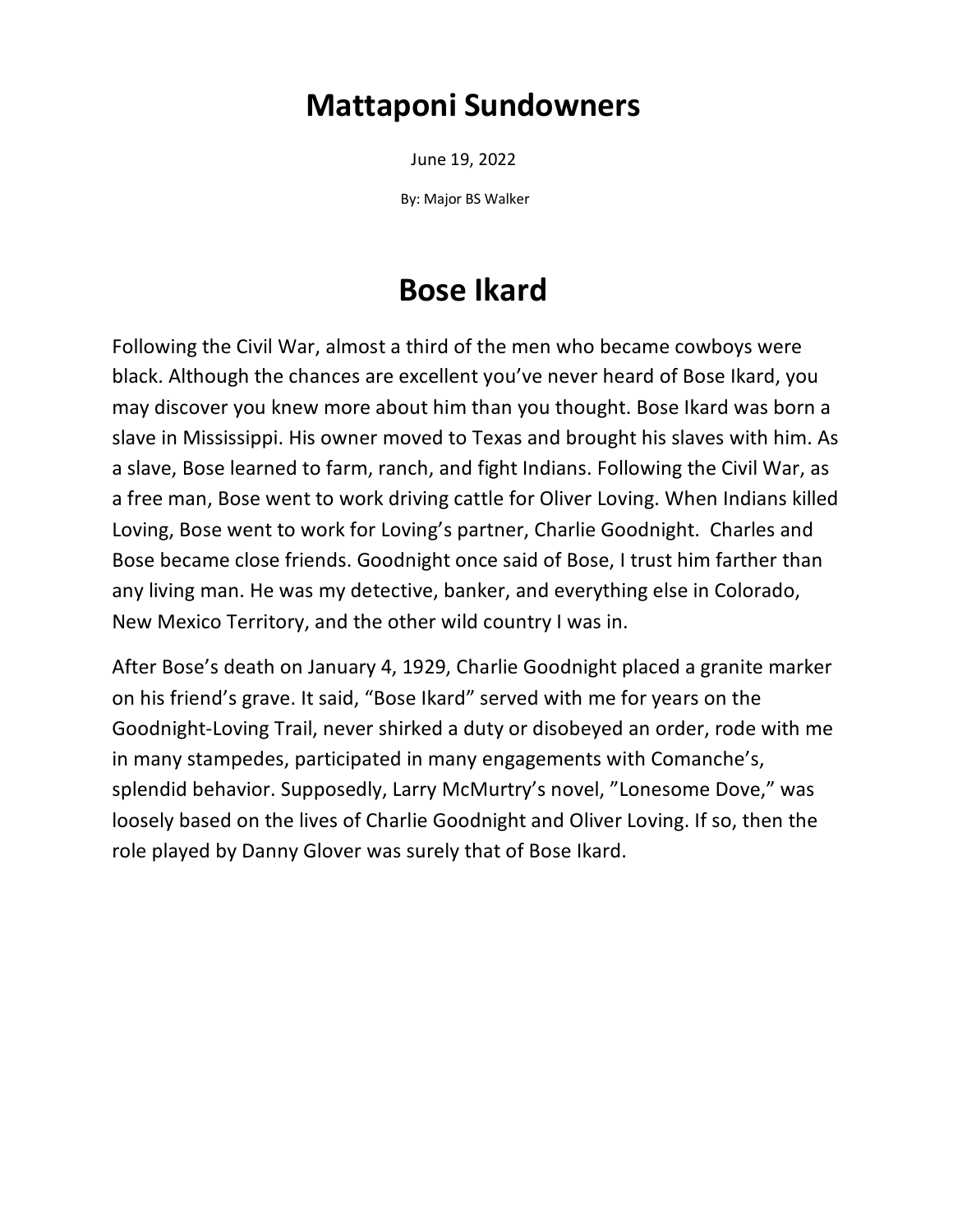## **Mattaponi Sundowners**

June 19, 2022

By: Major BS Walker

**BAY: 2**

**Stages: 1, 2, 3**









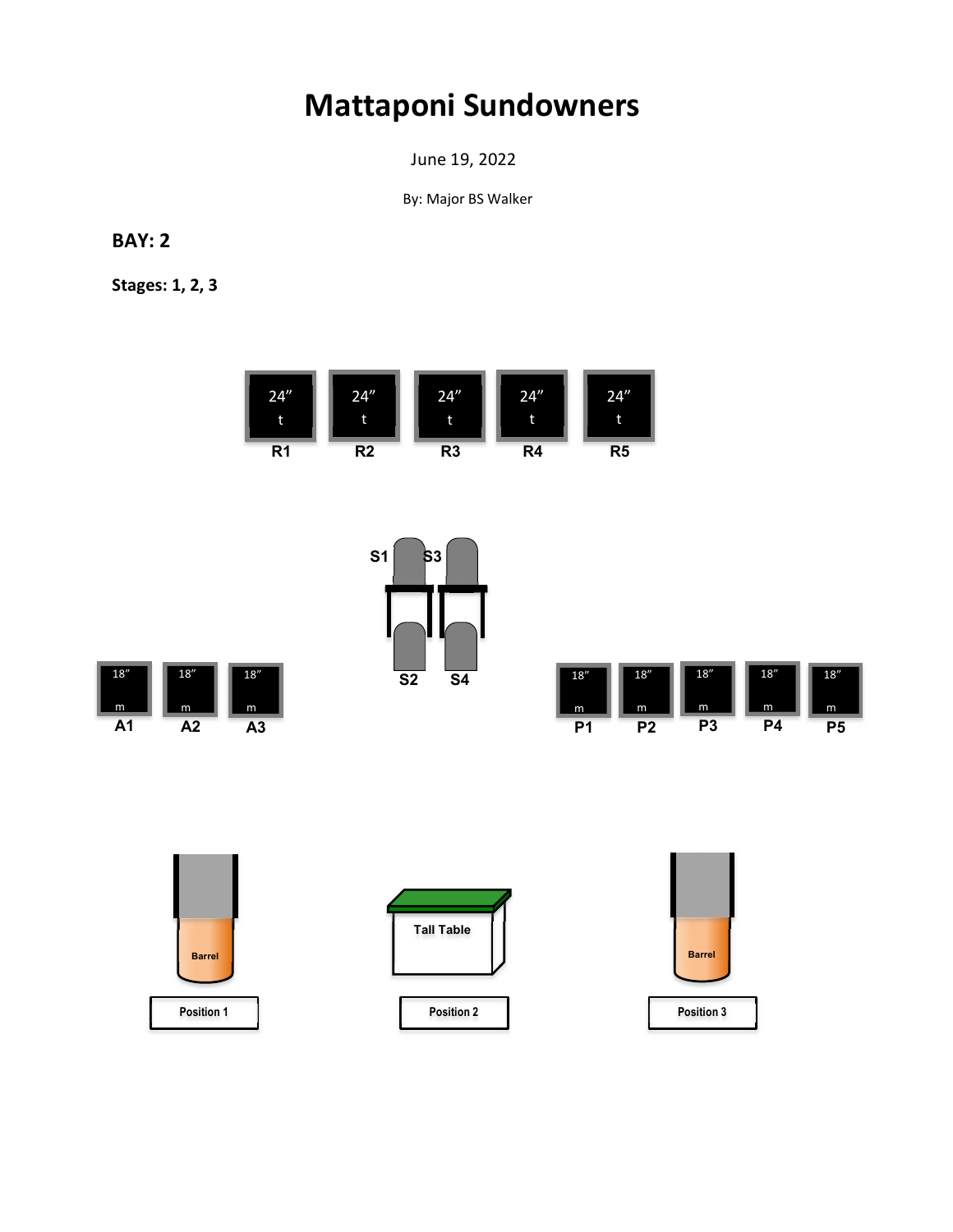### **Bay: 2**

**Stage: 1**

**Round Count:** 10-Pistol, 10-Rifle, 4+Shotgun **Shooting Order:** Rifle, Shotgun, Pistol

**Staging:** Pistols loaded with 5 rounds each, holstered, Rifle loaded with 10 rounds staged at position 1 or 3, Shotgun staged safely

**Procedure:** Shooter starts standing at position 1 or 3 with hands on prop and when ready says "I've Been Ready". At the beep with rifle shoot at the R1 thru R5 targets starting from either end with a single tap sweep for five rounds **then** a five shot Nevada sweep on the three inside targets (an ex R1,R2,R3,R4,R5 – R2,R3,R4,R3,R2). (May take shortcut) Next, move to position 2 and with shotgun shoot at the S1 thru S4 knock-downs in any order. Last, move to position 3 and with pistols shoot at the P1 thru P5 targets with the same instructions as the rifle. (Pistol & Rifle don't have to mirror).

### **Stage: 2**

**Round Count:** 10-Pistol, 10-Rifle, 4+Shotgun **Shooting Order:** Pistol, Pistol, Rifle, Shotgun

**Staging:** Pistols loaded with 5 rounds each, holstered, Rifle loaded with 10 rounds staged at position 2, Shotgun staged at position 2

**Procedure:** Start standing at position 1 with hands on pistol(s) and when ready say "'I've Been Ready". At the beep with pistol(s) shoot five rounds at the A1 thru A3 targets by first single taping the middle then alternate single taps on the two outsides (an ex A2,A1,A3,A1,A3). Next, move to position 3 and with pistol(s) shoot at the P1 thru P5 targets by first single taping the center then single tap both insides than single tap both outsides (an ex P3,P2,P4,P1,P5).(Can take shortcut) Next, move to position 2 and with rifle shoot at the R1 thru R5 targets with the same instructions as the pistol on the five P targets. Repeat instructions for the second five rifle shots. Last, with shotgun shoot at the S1 thru S4 knockdowns in any order.

### **Stage: 3**

**Round Count:** 10-Pistol, 10-Rifle, 4+Shotgun **Shooting Order:** Pistol, Rifle, Shotgun

**Staging:** Pistols loaded with 5 rounds each, holstered, Rifle loaded with 10 rounds staged at position 3, Shotgun staged safely

**Procedure:** Shooter starts standing at position 3 in default and when ready says "I've Been Ready". At the beep with pistols shoot at the P1 thru P5 targets starting from either end with a 3,1,2,1,3 sweep (an ex P1,P1,P1,P2,P3-P3,P4,P5,P5,P5). Next, with rifle shoot at the R1 thru R5 targets with the same instructions as the pistols. Last, move to position 2 and with shotgun shoot at the S1 thru S4 knockdowns in any order.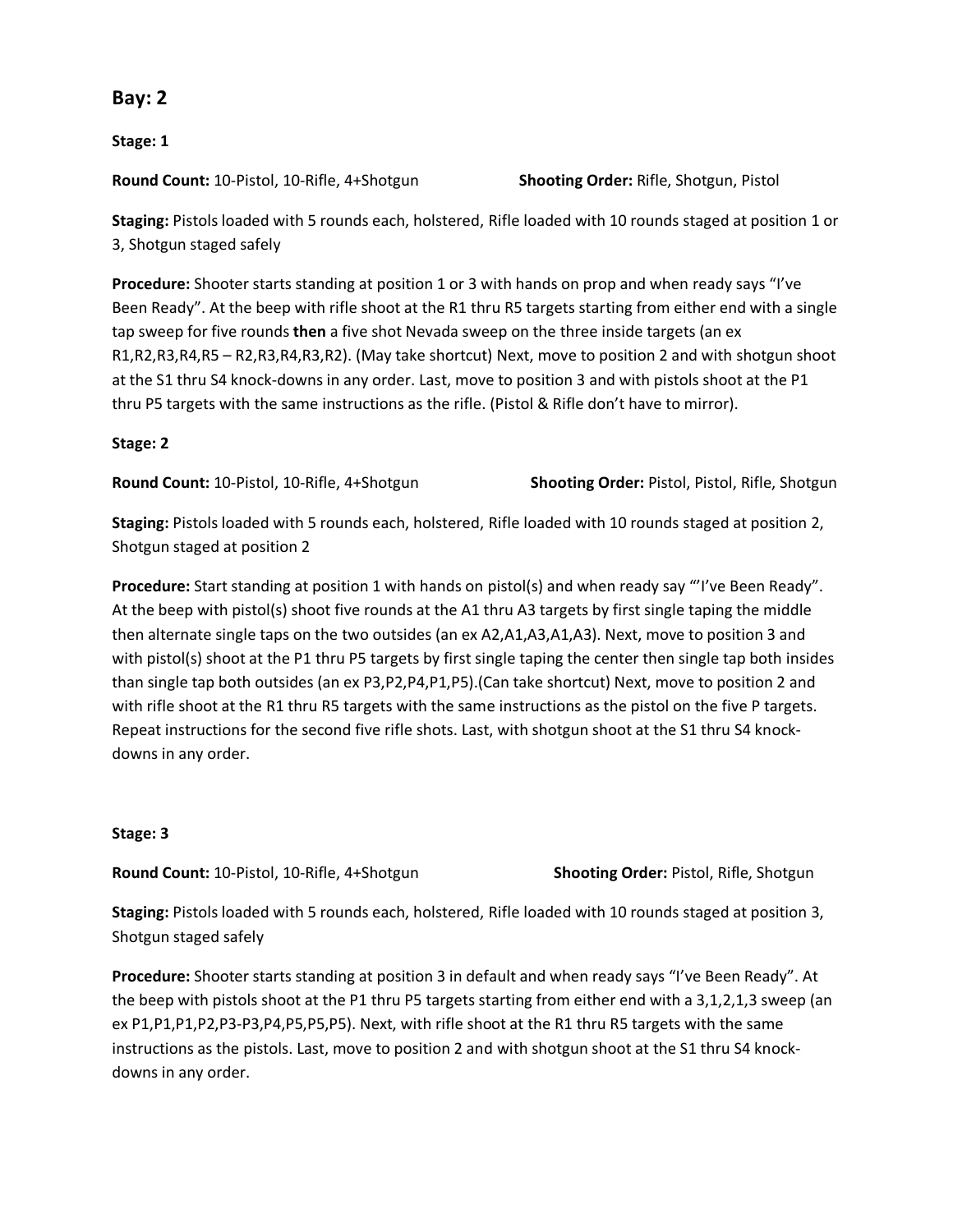## **Mattaponi Sundowners**

June 19, 2022

By: Major BS Walker

### **BAY: 3**

**Stages: 4, 5, 6**









| <b>Tall Table</b> |  |
|-------------------|--|
|                   |  |
|                   |  |
| <b>Position 2</b> |  |
|                   |  |